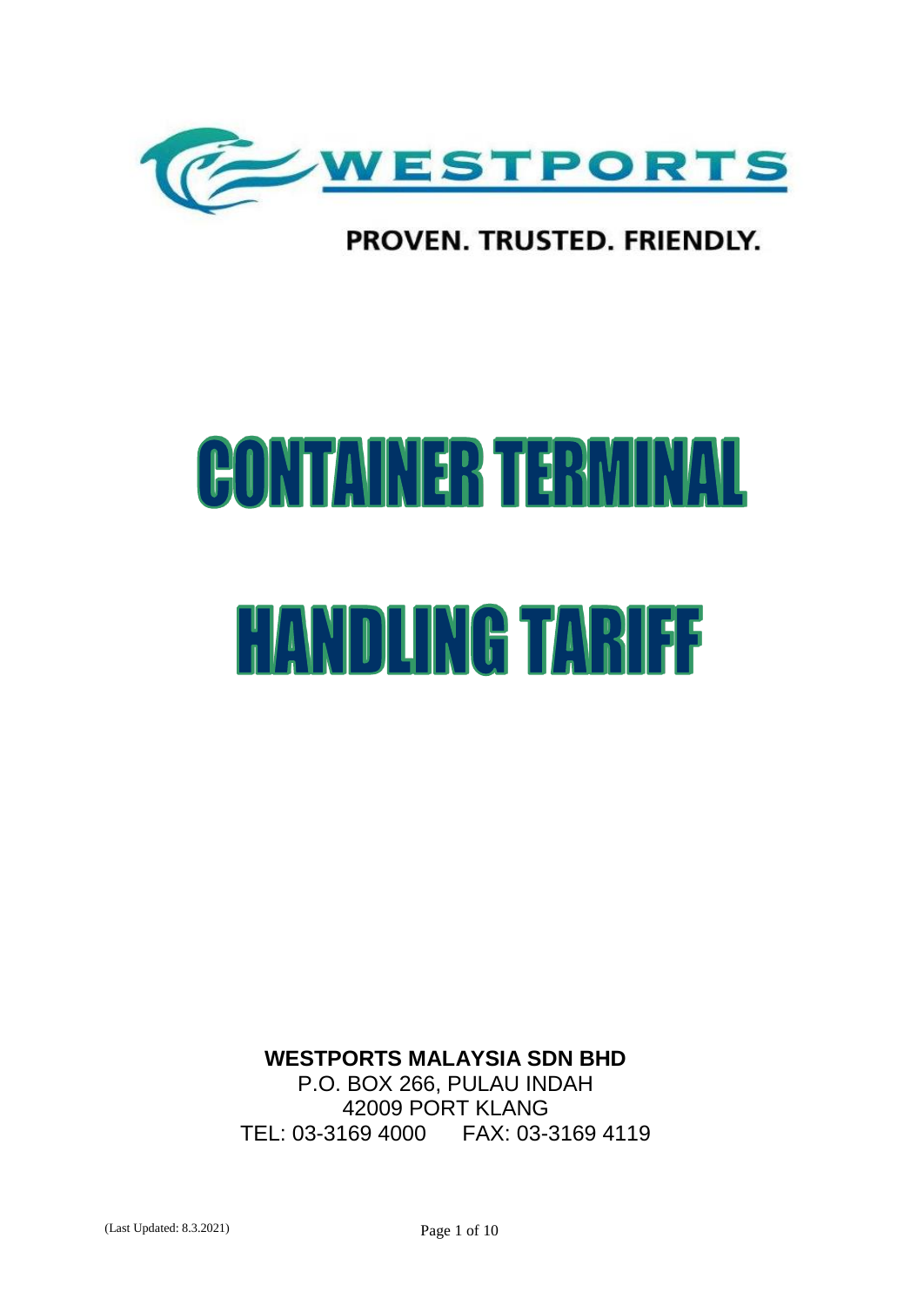### **CONTAINER TERMINAL HANDLING TARIFF**

| <b>OPERATOR'S / SHIP AGENT A/C</b>    |                 | Rate (RM)    |              |          |  |
|---------------------------------------|-----------------|--------------|--------------|----------|--|
| <b>FCL</b>                            |                 | $20$ ft      | <b>40 ft</b> | $>40$ ft |  |
| Import / Export                       | (per move)      | 300.00       | 450.00       | 546.00   |  |
| Transshipment                         | (per move)      | 182.00       | 273.00       | 312.00   |  |
| Land & Reship (Restow)                |                 | 286.00       | 435.00       | 487.00   |  |
| <b>Empty (MT)</b>                     |                 | <b>20 ft</b> | <b>40 ft</b> | $>40$ ft |  |
| Import / Export                       | (per move)      | 250.00       | 375.00       | 457.00   |  |
| Transshipment                         | (per move)      | 180.00       | 270.00       | 300.00   |  |
| Land & Reship (Restow)                |                 | 286.00       | 435.00       | 487.00   |  |
| <b>LCL</b>                            |                 |              |              |          |  |
| Import / Export                       | (per move)      | 430.00       | 645.00       | 728.00   |  |
| <b>Shifting of Container</b>          |                 |              |              |          |  |
| Within same bay / hatch               |                 | 65.00        | 65.00        | 65.00    |  |
| From bay to bay / hatch to hatch      |                 | 130.00       | 130.00       | 130.00   |  |
| Opening & Closing hatch cover         |                 | 130.00       |              |          |  |
| <b>Reefer Container</b>               |                 |              |              |          |  |
| Plugging / Unplugging on board vessel | (per operation) | 15.00        | 15.00        | 15.00    |  |
| Monitoring & Electricity charges      | (per shift)     | 35.00        | 50.00        | 60.00    |  |
| Pre-trip inspection                   | (per operation) | 70.00        | 70.00        | 70.00    |  |

| <b>DANGEROUS GOODS (DG) (RM)</b>      |            |              |        |          |  |  |  |  |
|---------------------------------------|------------|--------------|--------|----------|--|--|--|--|
| <b>Import / Export FCL Containers</b> |            | <b>20 ft</b> | 40 ft  | $>40$ ft |  |  |  |  |
| Group 1                               | (per move) | 450.00       | 680.00 | 760.00   |  |  |  |  |
| Group 2                               | (per move) | 390.00       | 590.00 | 660.00   |  |  |  |  |
| Group 3                               | (per move) | 340.00       | 510.00 | 570.00   |  |  |  |  |
| <b>Transshipment FCL Containers</b>   |            | <b>20 ft</b> | 40 ft  | $>40$ ft |  |  |  |  |
| Group 1                               | (per move) | 290.00       | 435.00 | 490.00   |  |  |  |  |
| Group 2                               | (per move) | 250.00       | 380.00 | 430.00   |  |  |  |  |
| Group 3                               | (per move) | 220.00       | 330.00 | 380.00   |  |  |  |  |

| <b>OPERATOR'S / CONSIGNEE'S A/C</b>   | Rate (RM)                          |
|---------------------------------------|------------------------------------|
| <b>U/C Charges (using Quay Crane)</b> | per lift / hour or part<br>thereof |
| Not exceeding 15 tonnes               | 800.00                             |
| Not exceeding 25 tonnes               | 1,000.00                           |
| Not exceeding 35 tonnes               | 1,800.00                           |
| Not exceeding 50 tonnes               | 3,000.00                           |
| Not exceeding 60 tonnes               | 4,500.00                           |
| Exceeding 60 tonnes                   | 5,500.00                           |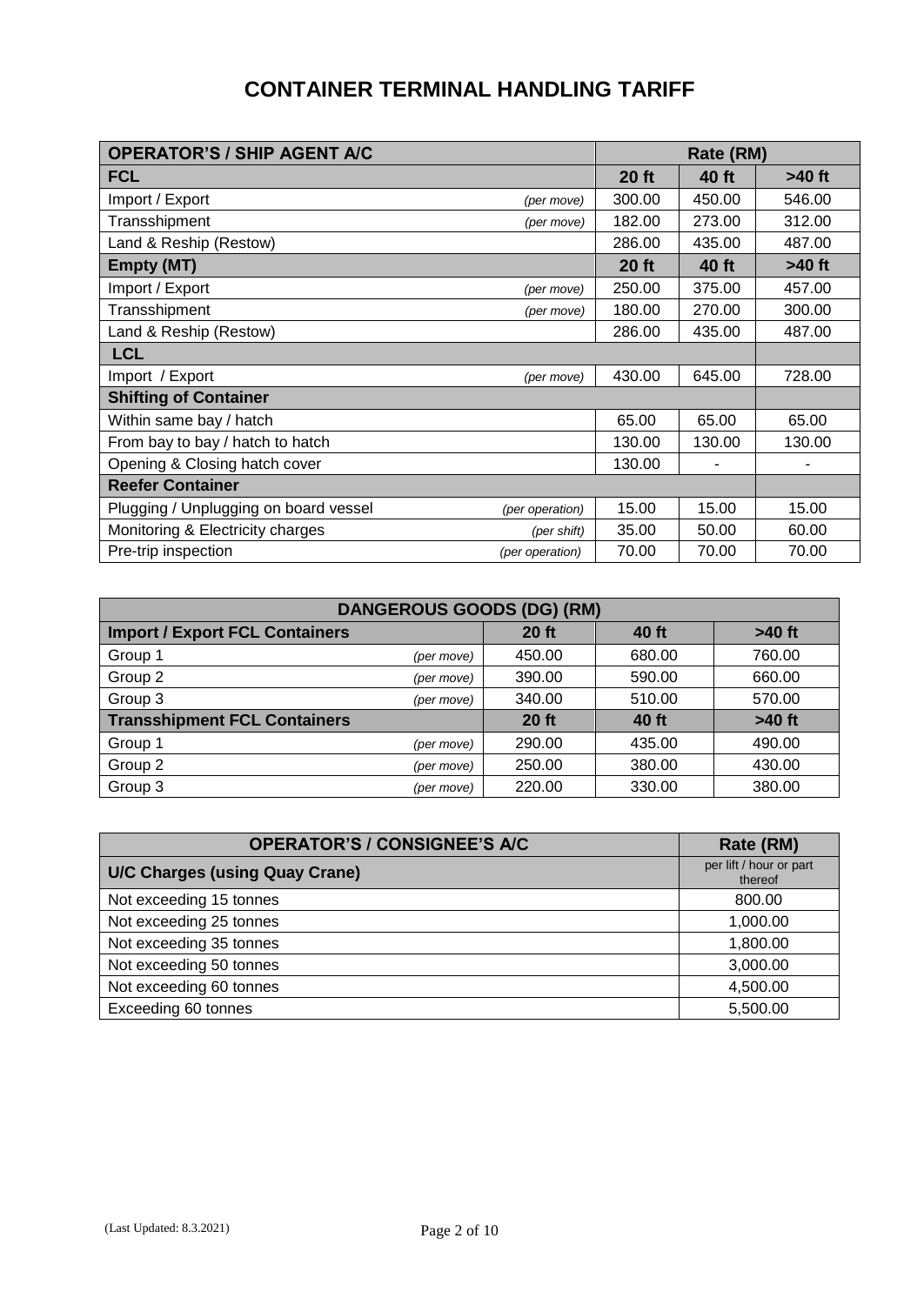| <b>OOG Charges (RM)</b>                                                                                                                    | <b>20 ft</b>                | 40 ft                                     |                                           | $>40$ ft                                  |  |
|--------------------------------------------------------------------------------------------------------------------------------------------|-----------------------------|-------------------------------------------|-------------------------------------------|-------------------------------------------|--|
| Normal cargo                                                                                                                               | 460.00                      | 560.00                                    |                                           | 630.00                                    |  |
| DG cargo                                                                                                                                   | 560.00                      | 680.00                                    | 760.00                                    |                                           |  |
| Note: inclusive usage of 4 normal slings only (40 tonnes and below). Normal THC shall also be imposed in addition<br>to the above charges. |                             |                                           |                                           |                                           |  |
| <b>EXTRA MOVEMENT CHARGE (EMC) (RM)</b>                                                                                                    |                             | <b>20 ft</b>                              | <b>40 ft</b>                              | $>40$ ft                                  |  |
| Lifting On / Lifting Off Trailer                                                                                                           |                             | 65.00                                     | 100.00                                    | 110.00                                    |  |
| Late advice on container status / Change of status / Change of status<br>after ship arrival / Change of vessel                             |                             | 65.00                                     | 100.00                                    | 110.00                                    |  |
| Re-Delivery of export container to haulier<br>- excluding storage                                                                          |                             | 130.00                                    | 200.00                                    | 220.00                                    |  |
| Re-Delivery of export container to CFS / Warehouse<br>- excluding storage                                                                  |                             | 230.00                                    | 350.00                                    | 390.00                                    |  |
| Laden drayage from CY to CFS / vice versa (per move)                                                                                       |                             | 100.00                                    | 150.00                                    | 170.00                                    |  |
| MT drayage from internal ODD to CFS / vice versa (per move)                                                                                |                             | 50.00                                     | 100.00                                    | 115.00                                    |  |
| MT drayage from CY to internal ODD / vice versa (per move)                                                                                 |                             | 30.00                                     | 60.00                                     | 60.00                                     |  |
| Movement of container from CY to Fumigation area and back to CY                                                                            |                             | 180.00                                    | 250.00                                    | 270.00                                    |  |
| Movement of container from CFS / Warehouse to Fumigation area                                                                              |                             | 115.00                                    | 150.00                                    | 160.00                                    |  |
| Movement of container from CY to inspection bay / area                                                                                     |                             | 130.00                                    | 200.00                                    | 220.00                                    |  |
| Movement of container for Reefer Grounding                                                                                                 |                             | 130.00                                    | 200.00                                    | 220.00                                    |  |
| Movement of container from CY to Custom's scanner and back to CY                                                                           |                             | 130.00                                    | 200.00                                    | 220.00                                    |  |
| Movement of container from CY to weighbridge and back to CY                                                                                |                             | 160.00                                    | 230.00                                    | 250.00                                    |  |
| Movement of container from CFS to weighbridge and subsequent to<br>CY / vice versa (excluding drayage charge)                              |                             | 65.00                                     | 100.00                                    | 110.00                                    |  |
| Movement of container from CY to weighbridge and gate out by<br>external haulier                                                           |                             | 65.00                                     | 100.00                                    | 110.00                                    |  |
| Usage of Low-Bed Trailer (per trip)<br>$0 - 20$ mt<br>$21 - 40$ mt<br>$41 - 50$ mt<br>$51 - 60$ mt<br>$61 - 70$ mt                         |                             | 1,300<br>1,950<br>2,990<br>3,900<br>5,590 | 1,300<br>1,950<br>2,990<br>3,900<br>5,590 | 1,300<br>1,950<br>2,990<br>3,900<br>5,590 |  |
| Storage on Low-Bed Trailer<br>- charges will be applied from the second shift onwards                                                      | (per shift or part thereof) | 600.00                                    | 600.00                                    | 600.00                                    |  |
| Photo service - per request<br>(max 5 containers per request or part thereof)                                                              |                             | 20.00                                     | 20.00                                     | 20.00                                     |  |
| Patching of torn container                                                                                                                 | (per container)             | 65.00                                     | 100.00                                    | 110.00                                    |  |
| Fixing DG placard                                                                                                                          | (per container)             | 65.00                                     | 100.00                                    | 110.00                                    |  |
| <b>Re-print of Gate Pass</b><br>- Gate pass missing, amendments & change haulier                                                           | (per container)             | 25.00                                     | 25.00                                     | 25.00                                     |  |
| Carpentry for seal cutting                                                                                                                 | (per container)             | 10.00                                     | 10.00                                     | 10.00                                     |  |
| Letter of Confirmation per BL                                                                                                              |                             | 100.00                                    | 100.00                                    | 100.00                                    |  |
| <b>SSR Booklet</b>                                                                                                                         |                             |                                           | RM20 per booklet<br>(w.e.f 15.11.2020)    |                                           |  |

| <b>EXTRA MOVEMENT CHARGE (EMC) FOR RAIL (RM)</b>                | $20$ ft | 40 ft  | $>40$ ft |
|-----------------------------------------------------------------|---------|--------|----------|
| MT drayage from internal ODD to Rail / vice versa<br>(per move) | 50.00   | 100.00 | 115.00   |
| Lifting On / Lifting Off Trailer At Rail                        | 65.00   | 100.00 | 110.00   |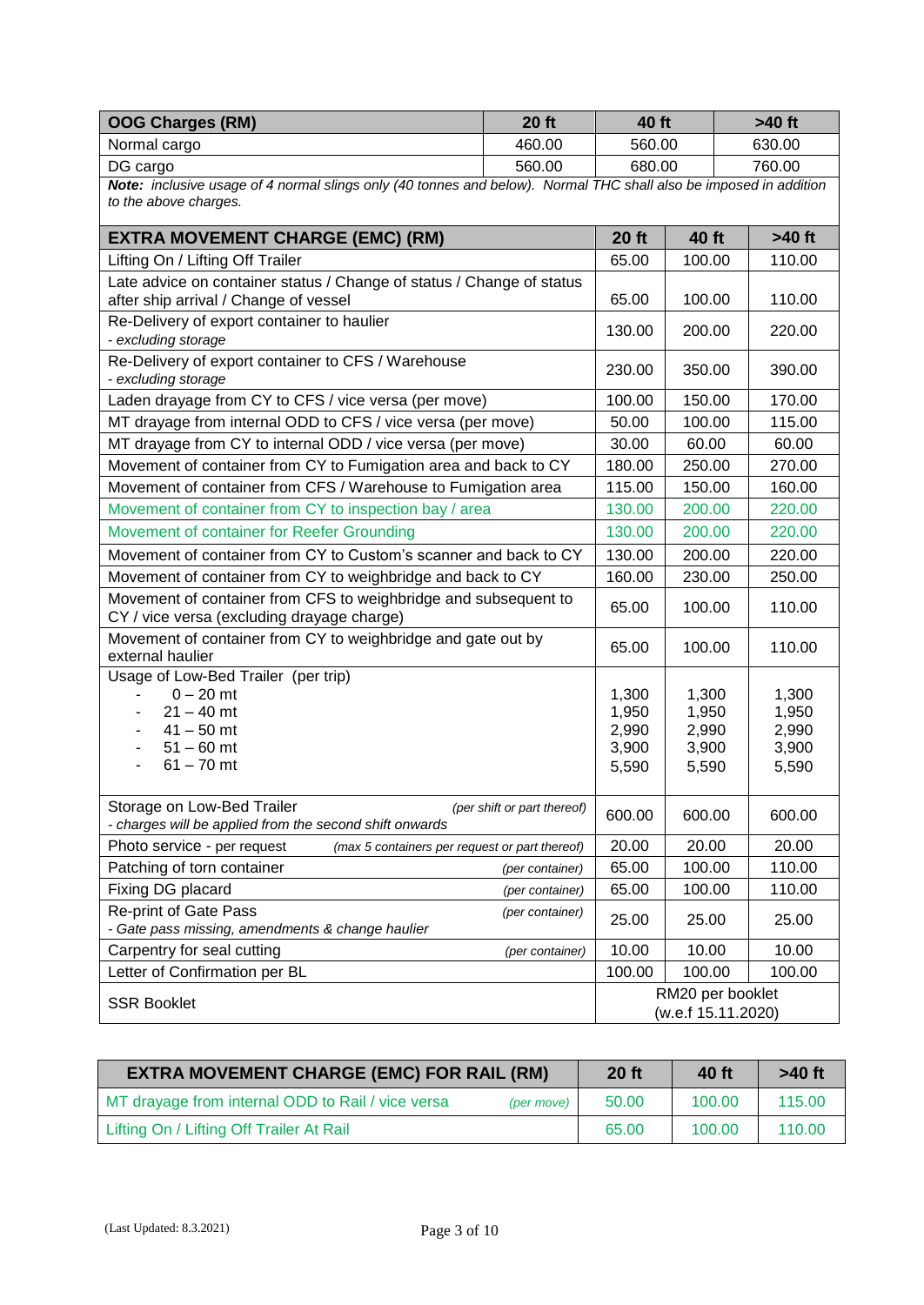#### **CONTAINER STORAGE CHARGES**

| Consignee's A/C                                                                                         | Laden Rate (RM) |              | <b>Empty Rate (RM)</b> |              |              |          |
|---------------------------------------------------------------------------------------------------------|-----------------|--------------|------------------------|--------------|--------------|----------|
| <b>Import Container (Non-Asean Cargo)</b>                                                               | <b>20 ft</b>    | 40 ft        | >40 ft                 | <b>20 ft</b> | 40 ft        | $>40$ ft |
| First 96 hrs<br>(time from container received to out from yard)                                         | Free            | Free         | Free                   | Free         | Free         | Free     |
| > 96 hrs < 120 hrs                                                                                      | 15.00           | 22.00        | 26.00                  | 4.00         | 8.00         | 9.00     |
| > 120 hrs < 144 hrs                                                                                     | 30.00           | 45.00        | 52.00                  | 8.00         | 16.00        | 18.00    |
| > 144 hrs < 168 hrs                                                                                     | 45.00           | 67.00        | 78.00                  | 12.00        | 24.00        | 27.00    |
| > 168 hrs < 192 hrs                                                                                     | 60.00           | 90.00        | 104.00                 | 16.00        | 32.00        | 36.00    |
| $> 192$ hrs < 216 hrs                                                                                   | 75.00           | 112.00       | 130.00                 | 20.00        | 40.00        | 45.00    |
| $>$ 216 hrs < 240 hrs                                                                                   | 90.00           | 135.00       | 156.00                 | 24.00        | 48.00        | 54.00    |
| > 240 hrs < 264 hrs                                                                                     | 128.00          | 193.00       | 223.00                 | 28.00        | 56.00        | 63.00    |
| > 264 hrs < 288 hrs                                                                                     | 156.00          | 234.00       | 270.00                 | 32.00        | 64.00        | 72.00    |
| > 288 hrs < 312 hrs                                                                                     | 175.00          | 262.00       | 304.00                 | 36.00        | 72.00        | 81.00    |
| > 312 hrs < 336 hrs                                                                                     | 196.00          | 293.00       | 338.00                 | 40.00        | 80.00        | 90.00    |
| > 336 hrs < 360 hrs                                                                                     | 215.00          | 321.00       | 372.00                 | 44.00        | 88.00        | 99.00    |
| > 360 hrs < 384 hrs                                                                                     | 234.00          | 352.00       | 406.00                 | 48.00        | 96.00        | 108.00   |
| > 384 hrs < 408 hrs                                                                                     | 253.00          | 380.00       | 440.00                 | 52.00        | 104.00       | 117.00   |
| > 408 hrs < 432 hrs                                                                                     | 274.00          | 409.00       | 474.00                 | 56.00        | 112.00       | 126.00   |
| $\sqrt{2}$ > 432 hrs $\leq$ 456 hrs                                                                     | 293.00          | 439.00       | 508.00                 | 60.00        | 120.00       | 135.00   |
| > 456 hrs < 480 hrs                                                                                     | 312.00          | 468.00       | 540.00                 | 64.00        | 128.00       | 144.00   |
| $>$ 480 hrs < 504 hrs                                                                                   | 331.00          | 496.00       | 574.00                 | 68.00        | 136.00       | 153.00   |
| > 504 hrs<br>(per 24 hrs or part thereof in addition to<br>charges payable on > 480 hrs $\leq$ 504 hrs) | 51.00           | 76.00        | 87.00                  | 4.00         | 8.00         | 9.00     |
| <b>Import Container (Asean Cargo)</b>                                                                   | <b>20 ft</b>    | <b>40 ft</b> | $>40$ ft               | <b>20 ft</b> | <b>40 ft</b> | $>40$ ft |
| First 120 hrs<br>(time from container received to out from yard)                                        | Free            | Free         | Free                   | Free         | Free         | Free     |
| > 120 hrs < 144 hrs                                                                                     | 15.00           | 22.00        | 26.00                  | 4.00         | 8.00         | 9.00     |
| > 144 hrs < 168 hrs                                                                                     | 30.00           | 45.00        | 52.00                  | 8.00         | 16.00        | 18.00    |
| > 168 hrs < 192 hrs                                                                                     | 45.00           | 67.00        | 78.00                  | 12.00        | 24.00        | 27.00    |
| > 192 hrs < 216 hrs                                                                                     | 60.00           | 90.00        | 104.00                 | 16.00        | 32.00        | 36.00    |
| > 216 hrs < 240 hrs                                                                                     | 75.00           | 112.00       | 130.00                 | 20.00        | 40.00        | 45.00    |
| > 240 hrs < 264 hrs                                                                                     | 90.00           | 135.00       | 156.00                 | 24.00        | 48.00        | 54.00    |
| > 264 hrs < 288 hrs                                                                                     | 128.00          | 193.00       | 223.00                 | 28.00        | 56.00        | 63.00    |
| > 288 hrs < 312 hrs                                                                                     | 156.00          | 234.00       | 270.00                 | 32.00        | 64.00        | 72.00    |
| > 312 hrs < 336 hrs                                                                                     | 175.00          | 262.00       | 304.00                 | 36.00        | 72.00        | 81.00    |
| > 336 hrs < 360 hrs                                                                                     | 196.00          | 293.00       | 338.00                 | 40.00        | 80.00        | 90.00    |
| > 360 hrs < 384 hrs                                                                                     | 215.00          | 321.00       | 372.00                 | 44.00        | 88.00        | 99.00    |
| > 384 hrs < 408 hrs                                                                                     | 234.00          | 352.00       | 406.00                 | 48.00        | 96.00        | 108.00   |
| > 408 hrs < 432 hrs                                                                                     | 253.00          | 380.00       | 440.00                 | 52.00        | 104.00       | 117.00   |
| > 432 hrs $\leq$ 456 hrs                                                                                | 274.00          | 409.00       | 474.00                 | 56.00        | 112.00       | 126.00   |
| > 456 hrs < 480 hrs                                                                                     | 293.00          | 439.00       | 508.00                 | 60.00        | 120.00       | 135.00   |
| > 480 hrs < 504 hrs                                                                                     | 312.00          | 468.00       | 540.00                 | 64.00        | 128.00       | 144.00   |
| > 504 hrs<br>(per 24 hrs or part thereof in addition to<br>charges payable on > 480 hrs $\leq$ 504 hrs) | 51.00           | 76.00        | 87.00                  | 4.00         | 8.00         | 9.00     |
| <b>Export Container</b>                                                                                 |                 |              |                        |              |              |          |
| First 120 hrs<br>(time from container received to out from yard)                                        | Free            | Free         | Free                   | Free         | Free         | Free     |
| > 120 hrs<br>(per 24 hrs or part thereof)                                                               | 4.00            | 8.00         | 9.00                   | 4.00         | 8.00         | 9.00     |

*Note: Transshipment containers shall be given 14 days free storage. Containers not reshipped within the prescribed free storage period shall lose the right to preferential rates and storage charges shall be levied on the containers based on free period given for Import containers.*

| <b>Container Storage Charges (RM)</b> |                                                 |              |        |          |  |  |  |
|---------------------------------------|-------------------------------------------------|--------------|--------|----------|--|--|--|
|                                       | OOG Container (Import, Export, Transshipment)   | <b>20 ft</b> | 40 ft  | $>40$ ft |  |  |  |
| First 72 hrs                          | (time from container received to out from yard) | Free         | Free   | Free     |  |  |  |
| $>$ 72 hrs $\leq$ 504 hrs             | (per 24 hrs or part thereof)                    | 30.00        | 46.00  | 52.00    |  |  |  |
| $>$ 504 hrs                           | (per 24 hrs or part thereof)                    | 76.00        | 116.00 | 134.00   |  |  |  |

*Note: Transshipment containers shall be given 14 days free storage. Containers not reshipped within the prescribed free storage period shall lose the right to preferential rates and storage charges shall be levied on the containers based on free period given for Import containers.*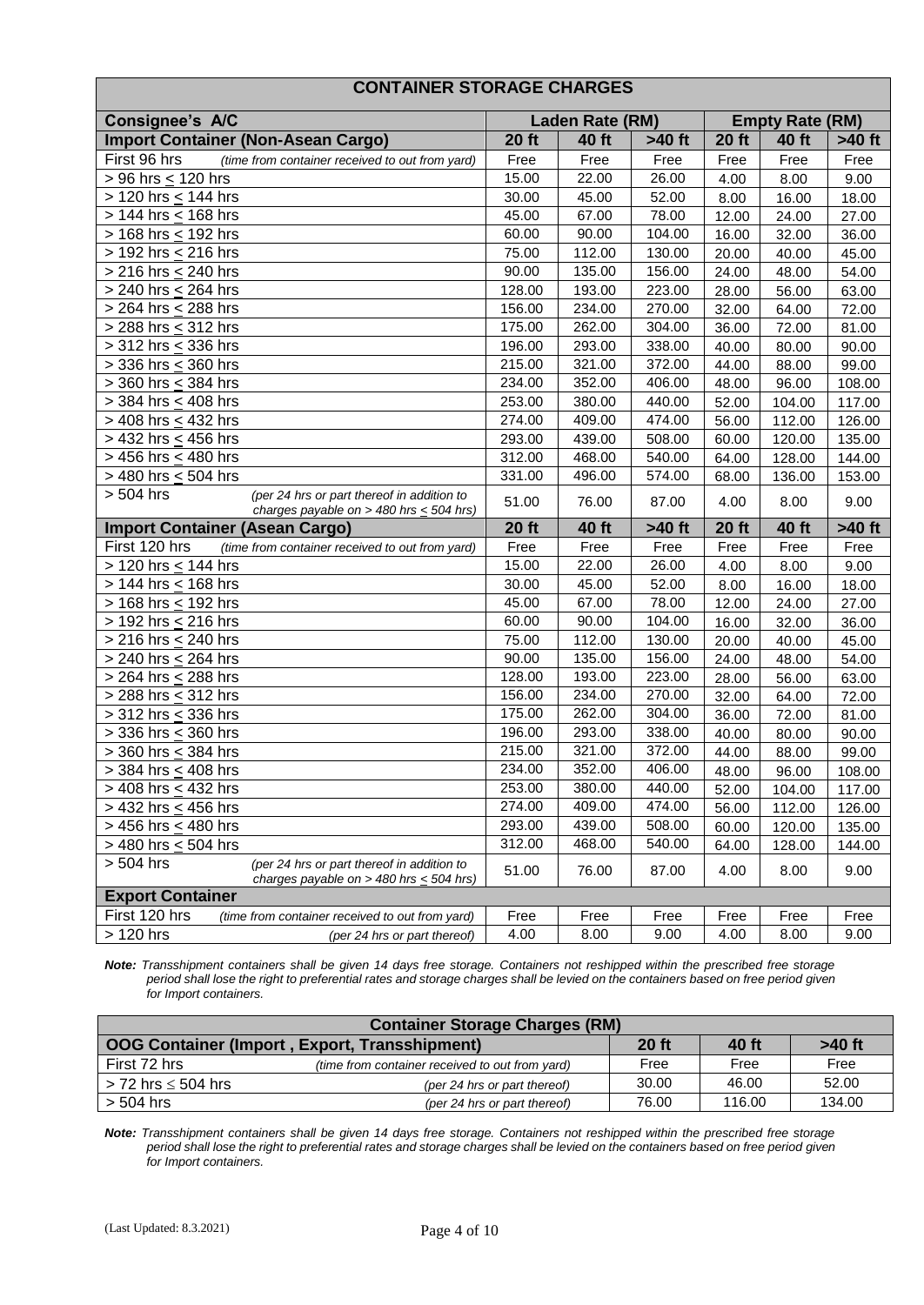| <b>Removal Charges (RM)</b> | <b>20 ft</b> | 40 ft  | >40 ft |
|-----------------------------|--------------|--------|--------|
| Per container               | 65.00        | 100.00 | 110.00 |

*Note: Removal Charges are levied on import containers that have not been removed within the free storage period.*

| Miscellaneous Charges (RM)                                                                                       |                    | $20$ ft | 40 ft  | $>40$ ft |
|------------------------------------------------------------------------------------------------------------------|--------------------|---------|--------|----------|
| Re-Delivery Storage Charges                                                                                      | $(\text{per day})$ | 4.00    | 8.00   | 9.00     |
| Container Storage on Chassis Charges                                                                             | (per day)          | 40.00   | 60.00  | 70.00    |
| Usage of Bath-tub Trailer                                                                                        |                    | 500.00  | 500.00 | 500.00   |
| Storage on Bath-Tub Trailer (per shift of part thereof)<br>Charges will be applied from the second shift onwards |                    | 600.00  | 600.00 | 600.00   |

| <b>Dangerous Goods</b><br>20 ft<br><b>Container Storage Charges (RM)</b> |                    | 40 ft                |                | $>40$ ft             |       |                      |       |  |
|--------------------------------------------------------------------------|--------------------|----------------------|----------------|----------------------|-------|----------------------|-------|--|
| <b>Import FCL Container</b>                                              |                    |                      |                |                      |       |                      |       |  |
| $1st - 3rd$ day                                                          |                    | Free                 |                | Free                 |       | Free                 |       |  |
| Thereafter                                                               | $(\text{per day})$ |                      | 25.00<br>38.00 |                      |       |                      | 42.00 |  |
| <b>Export FCL Container</b>                                              |                    |                      |                |                      |       |                      |       |  |
| $1st - 3rd$ day                                                          |                    | Free                 |                | Free                 |       | Free                 |       |  |
| Thereafter                                                               | $(\text{per day})$ | 10.00<br>15.00       |                |                      | 20.00 |                      |       |  |
| <b>Transshipment Container</b>                                           |                    |                      |                |                      |       |                      |       |  |
| $1st - 3rd$ day                                                          |                    | Free                 |                | Free                 |       | Free                 |       |  |
| $4th$ - $7th$                                                            | $(\text{per day})$ | Free                 | 25.00          | Free                 | 38.00 | Free                 | 42.00 |  |
| Thereafter                                                               | $(\text{per day})$ | Refer next<br>column | 25.00          | Refer next<br>column | 38.00 | Refer next<br>column | 42.00 |  |

*Note: Transshipment Dangerous Goods containers shall be given 7 days free storage. Containers not reshipped within the prescribed free storage period shall lose the right to preferential rates and storage charges shall be levied on the containers based on free period given for Import FCL Dangerous Goods containers.*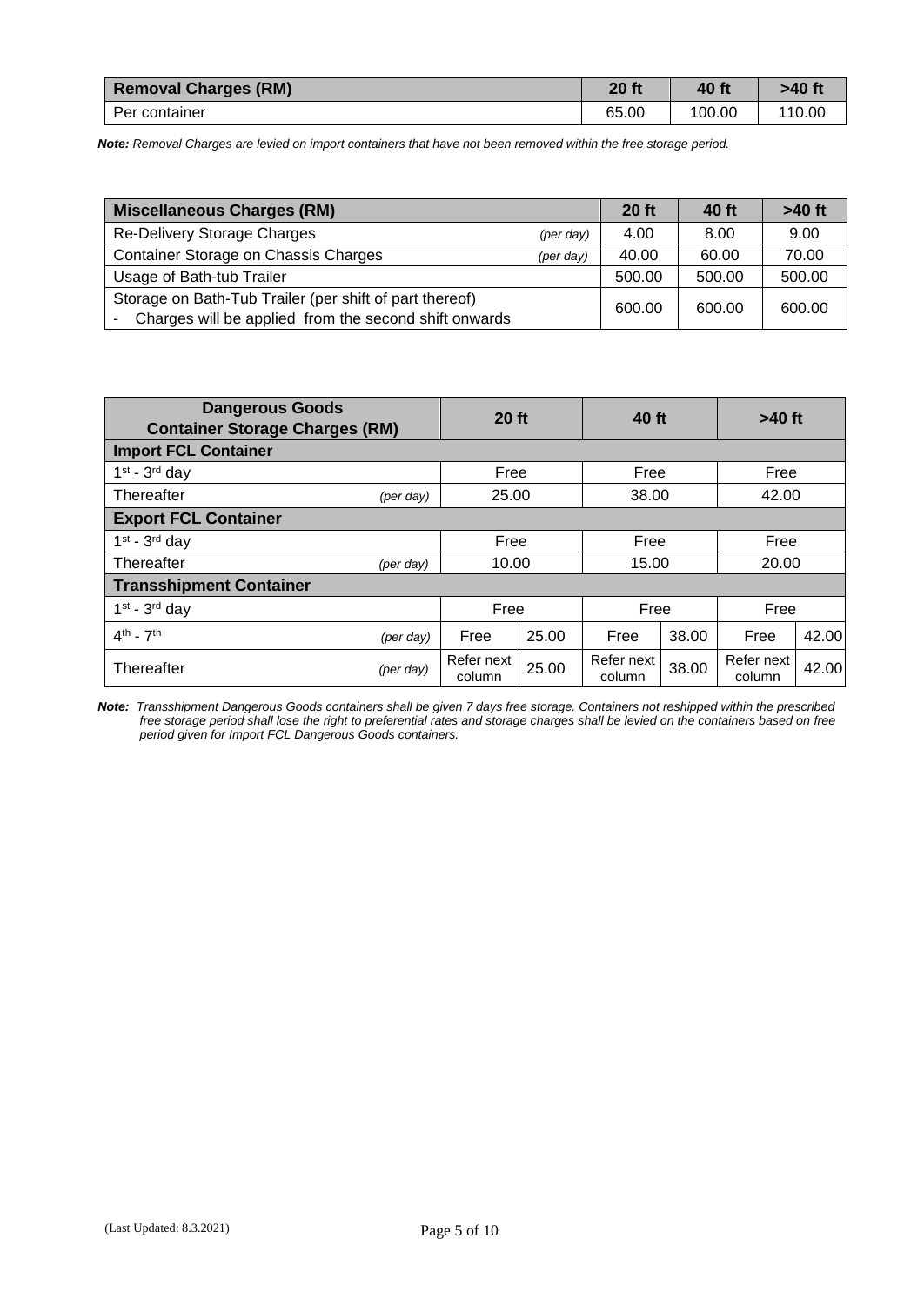| <b>CONTAINER FREIGHT STATION TARIFF</b>        |                    |            |  |  |  |  |  |
|------------------------------------------------|--------------------|------------|--|--|--|--|--|
| <b>Handling Charges</b>                        | 20 ft (RM)         | 40 ft (RM) |  |  |  |  |  |
| Stuffing / Unstuffing - Palletized             | 135.00             | 205.00     |  |  |  |  |  |
| Stuffing / Unstuffing - Loose                  | 190.00             | 305.00     |  |  |  |  |  |
| 100% Examination                               | 275.00             | 450.00     |  |  |  |  |  |
| Vehicles<br>(per unit)                         | 50.00              |            |  |  |  |  |  |
| $(\text{per RT})$<br>Other cargoes             | 12.00              |            |  |  |  |  |  |
| <b>Storage Charges</b>                         | Rate (RM) - RT/CBM |            |  |  |  |  |  |
| <b>Export general cargoes</b>                  |                    |            |  |  |  |  |  |
| First 7 days                                   | Free               |            |  |  |  |  |  |
| (per CBM / day)<br>Thereafter                  | 0.70               |            |  |  |  |  |  |
| Import general cargoes                         |                    |            |  |  |  |  |  |
| First 72 hours                                 | Free               |            |  |  |  |  |  |
| (per CBM / day)<br>Thereafter                  | 4.50               |            |  |  |  |  |  |
| <b>Transshipment cargoes (Export / Import)</b> |                    |            |  |  |  |  |  |
| $1st - 14th$ day                               | Free               |            |  |  |  |  |  |
| $15^{th} - 28^{th}$ day<br>(per day)           | 0.70               |            |  |  |  |  |  |
| (per day)<br>Thereafter                        | 1.30               |            |  |  |  |  |  |
| <b>Dangerous cargoes</b>                       |                    |            |  |  |  |  |  |
| KPA Group 2 & Group 3<br>(per CBM / day)       | 26.00              |            |  |  |  |  |  |
| <b>Carpentry Charges</b>                       |                    |            |  |  |  |  |  |
| Seal cutting                                   | 10.00              |            |  |  |  |  |  |
| Carton / Bag / Case                            | 5.00               |            |  |  |  |  |  |
| Pallet                                         | 15.00              |            |  |  |  |  |  |
| Case / Crate $($ > 1m <sup>3</sup> )           | 15.00              |            |  |  |  |  |  |
| <b>Vehicles</b>                                |                    |            |  |  |  |  |  |
| Per unit / day                                 | 12.00              |            |  |  |  |  |  |
| <b>Console cargoes</b>                         |                    |            |  |  |  |  |  |
| $1st - 3rd$ day                                | Free               |            |  |  |  |  |  |
| $(\text{per RT}/\text{day})$<br>Thereafter     | 4.50               |            |  |  |  |  |  |
| (per RT)<br>Removal charges                    | 3.00               |            |  |  |  |  |  |
| <b>Reefer Points Usage</b>                     | <b>20 ft</b>       | 40 ft      |  |  |  |  |  |
| (per shift)<br>Electricity                     | 24.00              | 32.00      |  |  |  |  |  |

*Note : Storage charges shall be charged retrospective from date of unstuffing if exceeded the free storage period. Removal charges shall be applicable if exceeded the free storage period.*

| <b>Container Staging at CFS Common area for</b><br><b>Import &amp; Export Containers (RM)</b> |                                | <b>20 ft</b> | 40 ft | $>40$ ft |
|-----------------------------------------------------------------------------------------------|--------------------------------|--------------|-------|----------|
| First 336 Hours                                                                               | (per 24 hours or part thereof) | 15.00        | 23.00 | 26.00    |
| > 336 Hours onwards                                                                           | (per 24 hours or part thereof) | 38.00        | 58.00 | 67.00    |
| Charges will be effective from 1.4.2021                                                       |                                |              |       |          |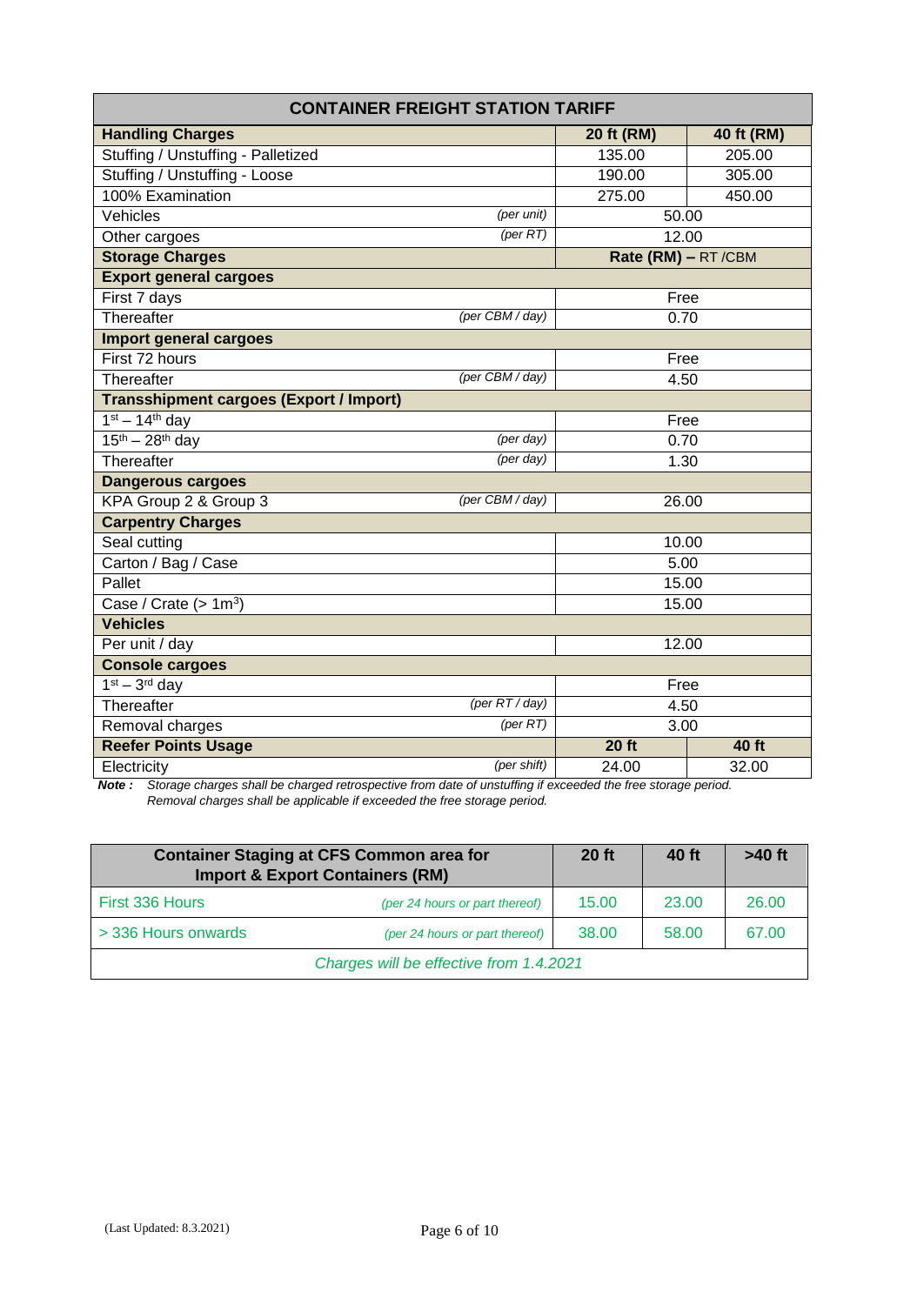| <b>SOLAS CONTAINER TERMINAL WEIGHING CHARGES</b>                            |                                            |                 |                 |  |  |  |
|-----------------------------------------------------------------------------|--------------------------------------------|-----------------|-----------------|--|--|--|
| <b>VGM METHOD</b>                                                           | <b>TERMINAL CHARGES</b><br>(per container) |                 |                 |  |  |  |
|                                                                             | $20$ ft                                    | 40 ft           | $> 40$ ft       |  |  |  |
| Single Unit Container Entry Through Main Gate                               | RM <sub>5</sub>                            | RM <sub>5</sub> | RM <sub>5</sub> |  |  |  |
| Back to Back Container Entry Through Main Gate                              | <b>RM30</b>                                |                 |                 |  |  |  |
| Container from CFS/Warehouse/PKFZ                                           | RM30                                       | RM30            | RM30            |  |  |  |
| Single Unit Container Entry Through Rail (additional two EMC as per tariff) | RM30                                       | RM30            | RM30            |  |  |  |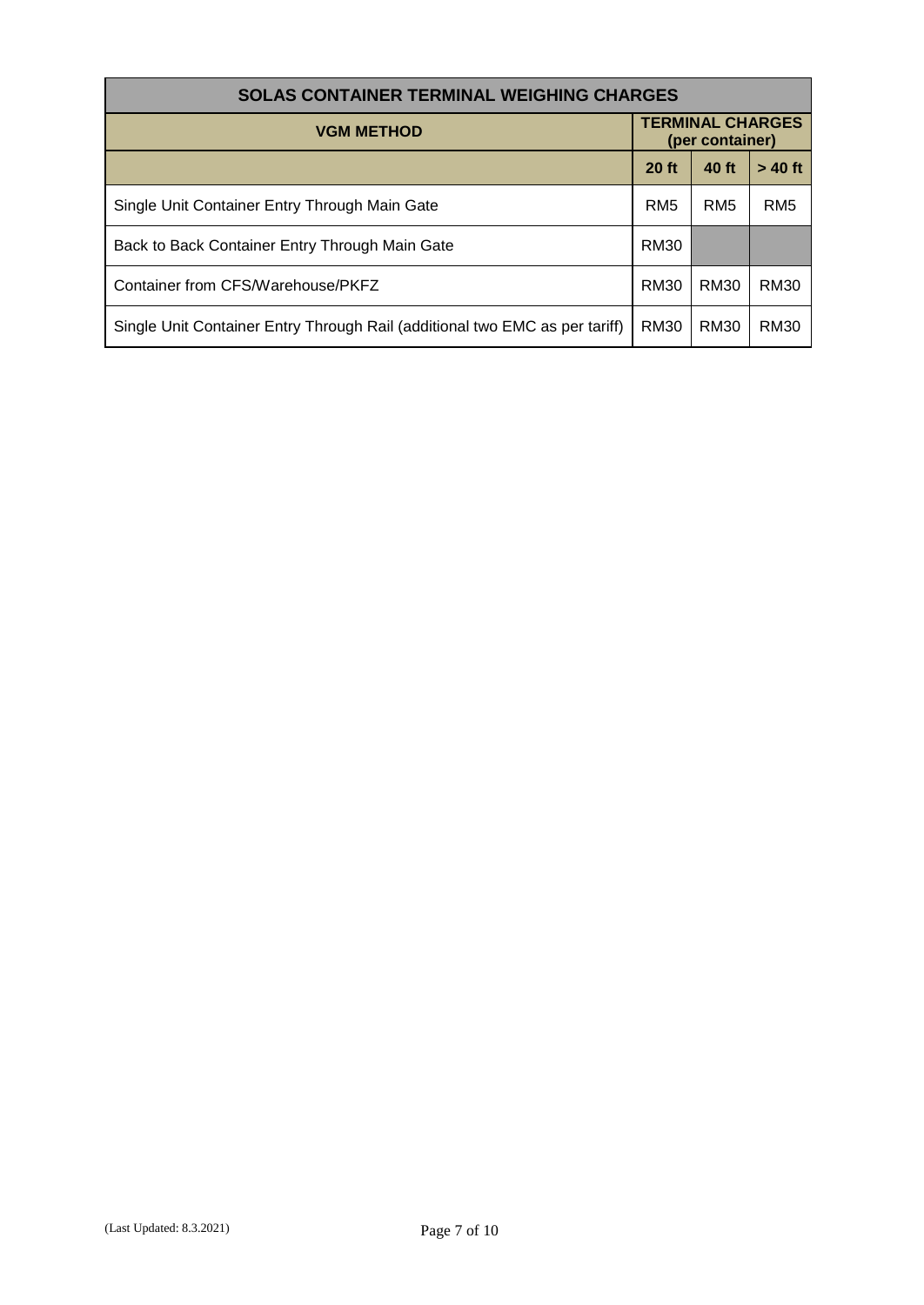## **MARINE SERVICES TARIFF**

- 1. The consolidated marine charges are based on the length overall (LOA) of a vessel per call and shall be levied for the following services:
	- i. pilotage from pilot station to berth
	- ii. pilotage from berth to pilot station
	- iii. tugboat service during berthing and unberthing of vessel
- 2. These rates shall apply to every vessel loading and/or discharging containers and/or goods and/or passengers or engaged in any other services at the wharf, including man-of-war.

| <b>Length Overall</b>                             | <b>RM</b> |
|---------------------------------------------------|-----------|
| Not exceeding 100 meters                          | 3,000.00  |
| Exceeding 100 meters but not exceeding 140 meters | 4,200.00  |
| Exceeding 140 meters but not exceeding 200 meters | 8,400.00  |
| Exceeding 200 meters but not exceeding 250 meters | 13,200.00 |
| Exceeding 250 meters but not exceeding 300 meters | 14,400.00 |
| Exceeding 300 meters but not exceeding 350 meters | 16,800.00 |
| Exceeding 350 meters                              | 18,500.00 |

#### 3. Other Related Charges

#### **i. Pilotage Service Charge**

If a vessel only requires pilotage service for transit within the pilotage limits, the charges of *RM3.00 per meter LOA per movement* shall apply for the following services:-

- a. Piloting a vessel from designated pilot stations inwards to any anchorage or from an anchorage outwards to a pilot station;
- b. Piloting a vessel from any inner anchorage to a wharf or from a wharf outwards to any inner anchorage or from wharf to another wharf.

#### **ii. Pilotage Escort Charge**

If a vessel with defective propulsion or other unusual characteristic requires pilotage service within the pilotage limits, below charges shall applies:-

| a. LOA not exceeding 200 meters | RM 500.00  |
|---------------------------------|------------|
| b. LOA exceeding 200 meters     | RM1,000.00 |

#### **iii. Late Request, Amendment or Cancellation of Pilotage Services Charge**

Where the services of a pilot is requested and the time of such service is subsequently amended or cancelled *less than the following period stipulated below* before the time the service is required, an amendment or cancellation charge of *RM500.00* shall be imposed.

*Arrival 2 hours Departure and shifting within the pilotage limit 1 hour*

#### **iv. Pilotage Detention Charge**

Where a pilot waits at the Pilot Station for the arrival of a vessel or at wharf or anchorage for the departure of a vessel, a pilot detention charge of *RM200.00* shall be imposed *for every half hour or part thereof* calculated from the time this service is required.

#### **v. Tugboat Service Charge**

If a vessel requires tugboat service for assisting, shifting, berthing and unberthing within the port limits, the charges of *RM9.50 per meter LOA per tugboat per movement* shall apply.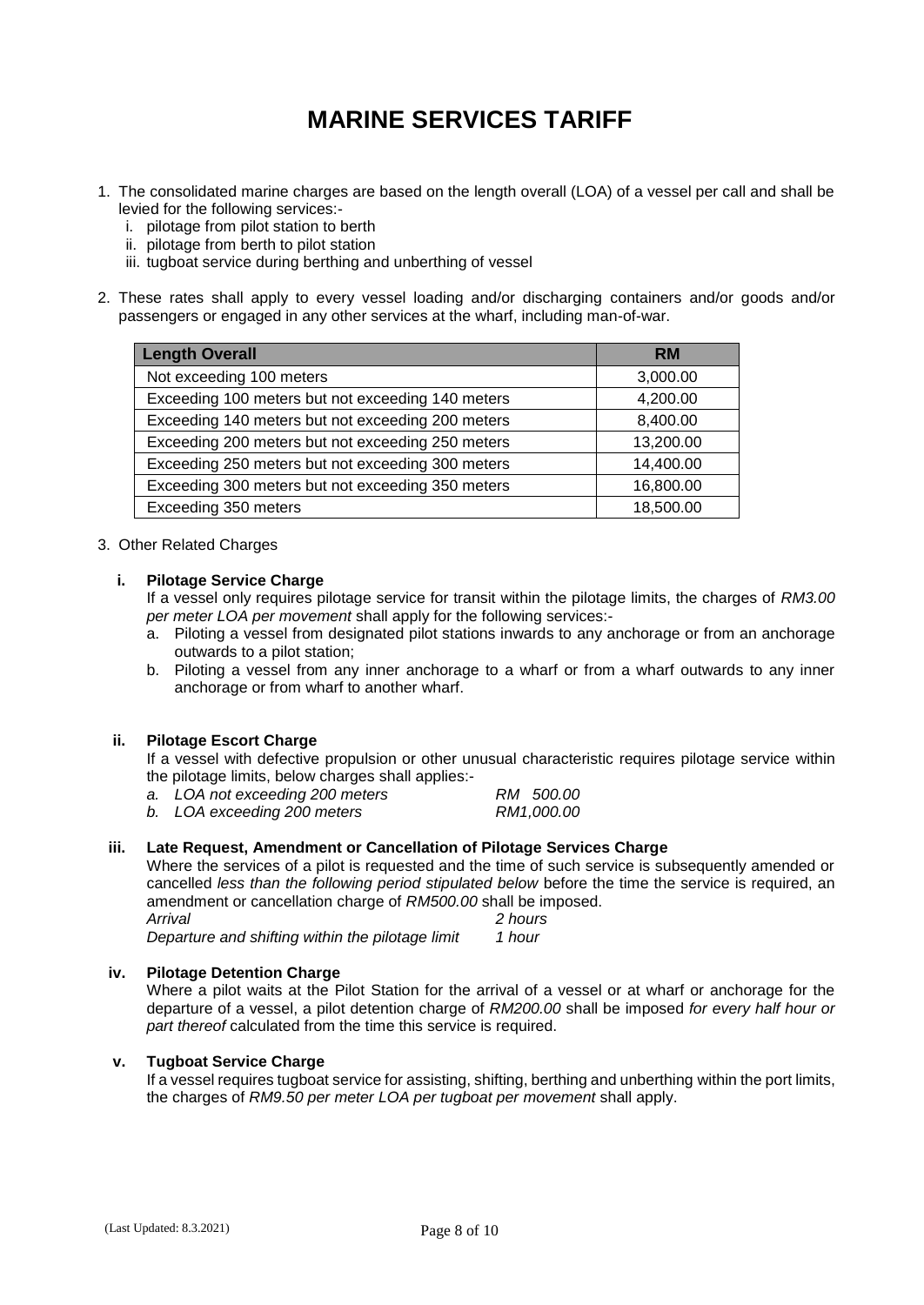#### **vi. Towage Service Charge**

If a vessel with defective propulsion or other unusual characteristic requires towage service for transit between the port limits, below charges shall applies *per tugboat per movement per hour or part thereof*:-

*a. LOA not exceeding 200 meters RM1,500.00*

*b. LOA exceeding 200 meters RM2,500.00*

#### **vii. Tugboat Escort Charge**

If a vessel with defective propulsion or other characteristic requires additional tugboats other than that provided for the vessel's size, the charges of *RM6.00 per meter LOA per tugboat per hour* shall apply.

#### **viii. Late Request, Amendment or Cancellation of Tugboat Services Charge**

Where the service of a tugboat is requested and the time of such service is subsequently amended or cancelled *less than 1 hour* before the time it is required, an amendment or cancellation charge of *RM500.00 per tugboat* shall be imposed.

#### **ix. Tugboat Detention Charge**

Where a tugboat is detained due to delay in the arrival or departure of a vessel, a detention charge of *RM200.00 per tugboat per half an hour or part thereof*, shall be imposed.